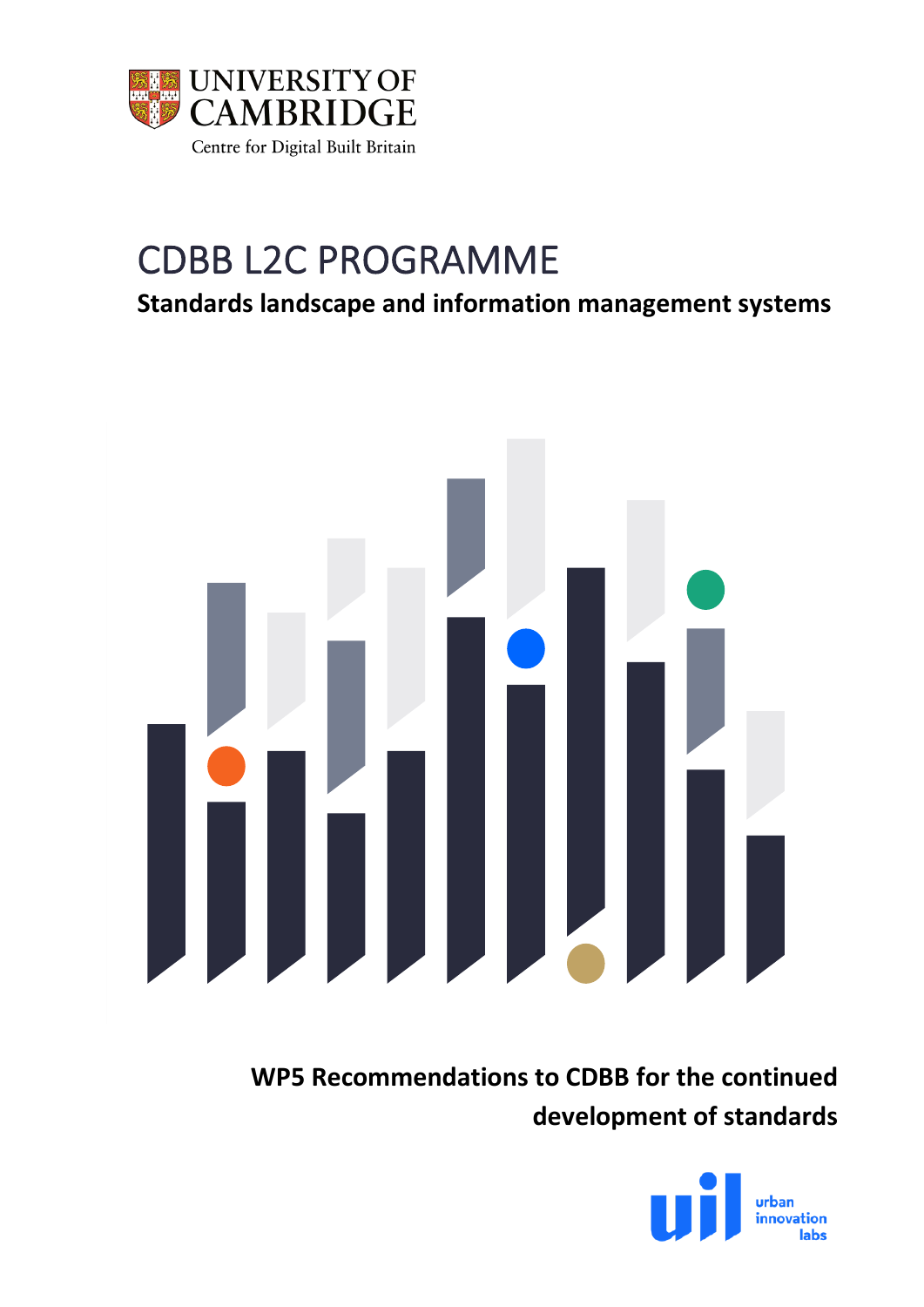#### **Executive summary**

The original title of this work package was 'Recommendations to National Standards Bodies'. However, through our work it has become apparent that the National Standards Bodies are one of many different groups who are involved in the creation and management of what are generically known as standards. The work in WP1 identified there are number of key stakeholder communities that all fulfil a vital role in the provision of de jure international and national standards, along with de facto guidelines and codes of practice. Therefore, the scope of this work package has been extended to include any organisation that is involved in the development of documents that represent a collective view of informed parties.

This document will not provide a list of clause changes for specific standards; a number have been identified in WP2 for the meta standards. Rather than it being a series of points of detail for inclusion in the next update of a particular standard, there are a number of fundamental aspects for consideration regarding standardisation and the role of CDBB in this process of standardisation.

This work package has identified the main of areas of recommendation, as follows:

- 1. Identify scope of the mission requiring standardisation, the parties currently involved and the parties that should be involved, and develop a roadmap for the standardisation.
- 2. Continue to support market adoption of current standards through training and masterclasses.
- 3. Identify a range of demonstrators to illustrate the capability of what can be done using existing approaches and how it has been achieved, particularly around areas where there is a national imperative. This should be completed at the same time as identifying areas for improvement and trying new approaches or developments in a safe environment.
- 4. Include the development of the existing standards as part of the roadmap for CDBB, to ensure maximum value is extracted.
- 5. Establish a roadmap for defining or surfacing existing standards in the service provision stage of the lifecycle.
- 6. Develop business cases for the benefit of standardisation in service provision.
- 7. Further develop the Capability, Capacity, State and Quality of Service definition for service provision.
- 8. Develop a service architectural framework with a focus on public services, from which the standards appropriate for that service can be associated or developed.
- 9. Develop a lifecycle and value chain architectural framework with a focus on public services, from which the standards appropriate for that service can be associated or developed.
- 10. Test the meta standards developed, and identify further meta standards to be analysed by market feedback.
- 11. Develop a method of creating semantic standards that can be linked and searched at clausal level as part of smart standards.
- 12. Develop methods and demonstrate viability for compliance checking of standards, guidance, codes of practice and regulation.
- 13. Establish a method of including verified de facto standards into the landscape of actionable and smart standards for CDBB.
- 14. Establish a capability within CDBB or its community for the detailed understanding of how standardisation can be developed and used to drive market change.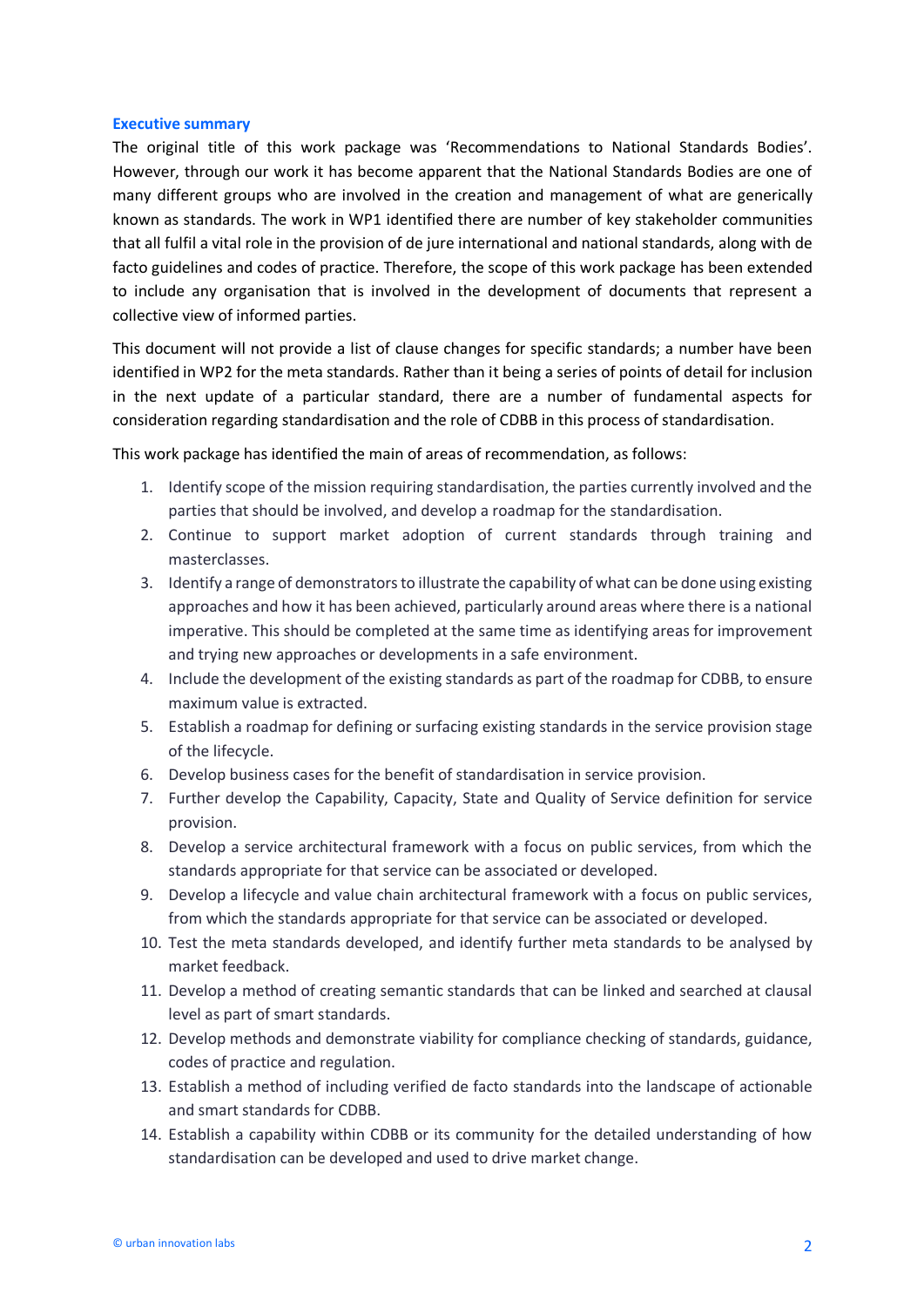# **Table of Contents**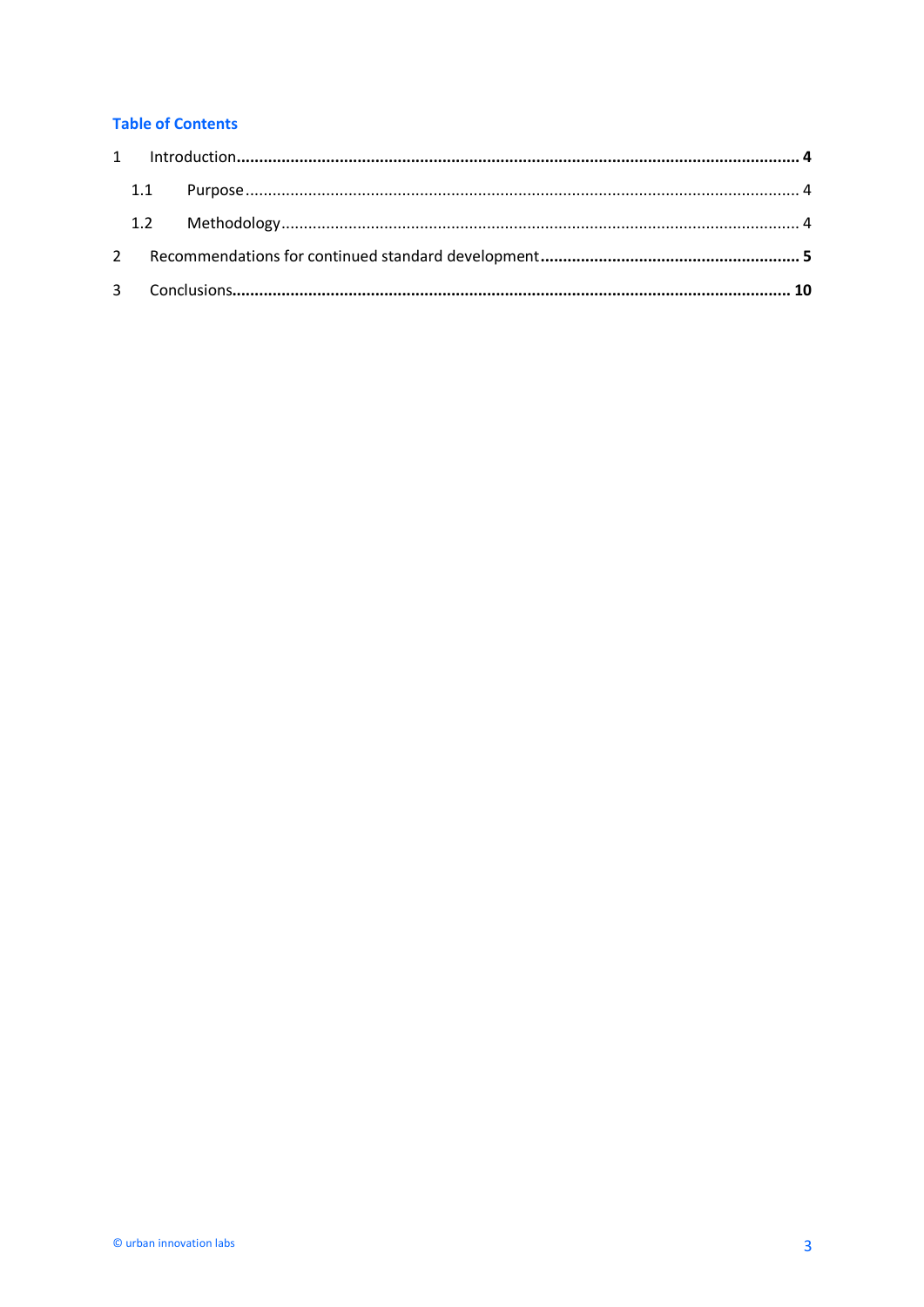# 1 Introduction

#### 1.1 Purpose

The purpose of this document is to provide recommendations to CDBB to address the standards associated with the fulfilment of the vision. The original title of this work package was 'Recommendations to National Standards Bodies'. However, through our work it has become apparent that the National Standards Bodies are one of many different groups who are involved in the creation and management of what are generically known as standards. The work in WP1 identified there are number of key stakeholder communities that all fulfil a vital role in the provision of de jure international and national standards, along with de facto guidelines and codes of practice. Therefore, the scope of this work package has been extended to include any organisation that is involved in the development of documents that represent a collective view of informed parties.

This document will not provide a list of clause changes for specific standards; a number have been identified in WP2 for the meta standards. Rather than it being a series of points of detail for inclusion in the next update of a particular standard, there are a number of fundamental aspects for consideration regarding standardisation and the role of CDBB in this process of standardisation.

#### 1.2 Methodology

The recommendations have been identified from the activities conducted in the other work packages and consolidated in this document.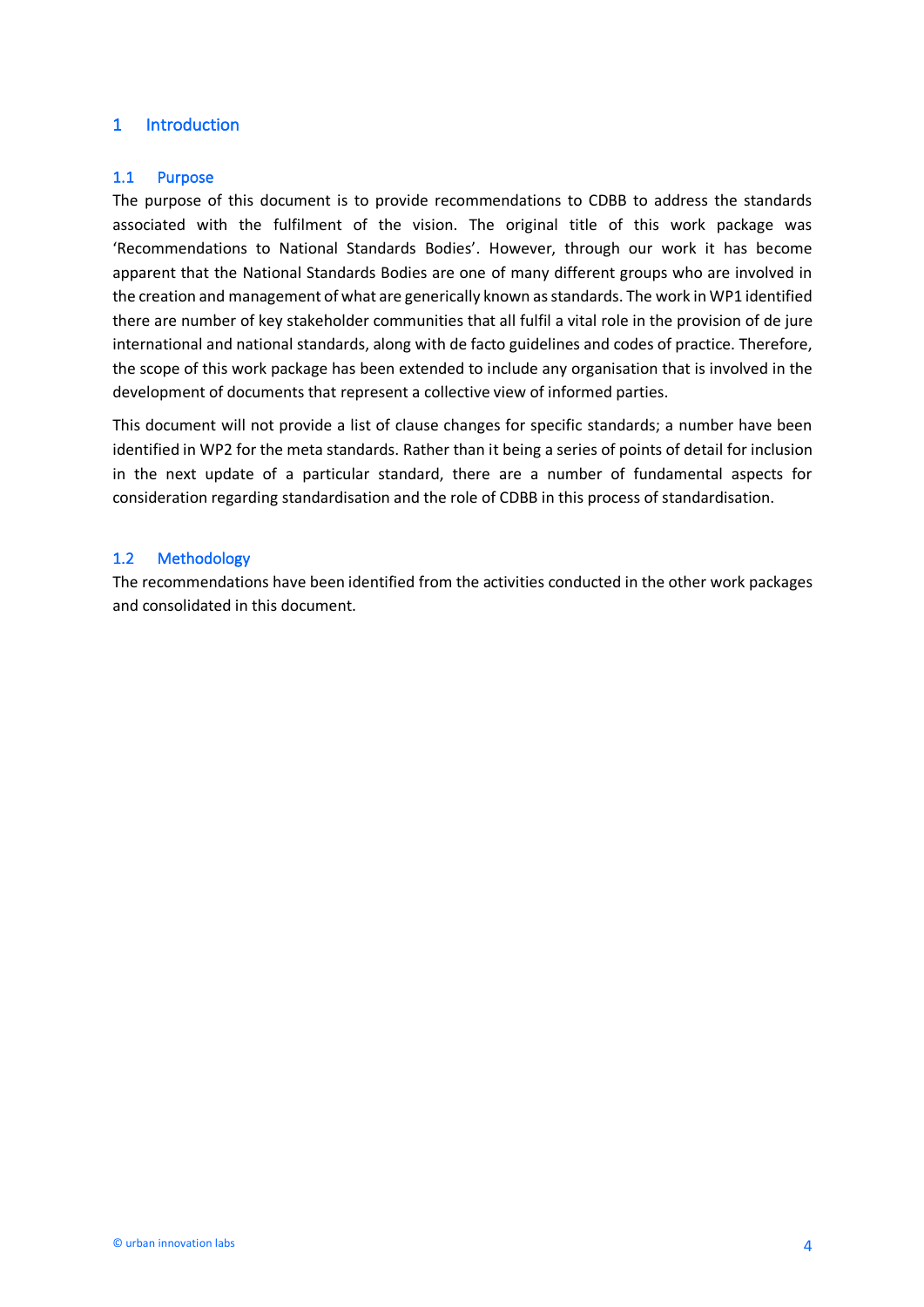# 2 Recommendations for continued standard development

There are international and national de jure standards designed to amalgamate experience and codify; publicly available specifications to test the market with a defined way of doing things; and numerous de facto standards, guidelines and codes of practice that exist at a national level, within sectors and for specific organisations. It is worth noting that industry groups like W3C or 3GPP are working in very rapidly developing areas centred around a specific challenge or activity and have not found the need to have their standards translated to National or International standards to achieve the market coalescence or assure adoption. This highlights the important distinction between standardisation and National Standards Bodies and ensuring the correct instrument is selected for the task.

Standardisation isrequired throughout the innovation cycle and this is particularly important in rapidly evolving or transforming market sectors where interoperability or integration is needed. It is not something done at the end to 'sweep-up' opinion, but something that needs to be contemplated from the start. This development and market dynamic is illustrated in Figure 1.

Standards can play an enabling role in this process, and examples of the types of standards or guidance that can be developed to support progress between pure basic research and oriented basic research, is to develop semantic standards, for instance. Organisations that support this early standardisation are industry bodies, such as the 3GPP, W3C or Building Smart, working with companies and experts in their respective fields and driven by the technology challenges they encounter to deliver new products and services to meet the needs of customers.



*Figure 1 - innovation, market adoption and standards*

There are many communities and groups who feel they 'own' space that CDBB will now seek to become a major stakeholder within. Thisshould be noted and the vast number of standards illustrates this. The involvement of the NSB, as well as other industry bodies, needs to be carefully orchestrated by a driving body or consortium of bodies. In this case, this could be coordinated by CDBB, who have the opportunity to utilise the deep domain and technical expertise together with the standardisation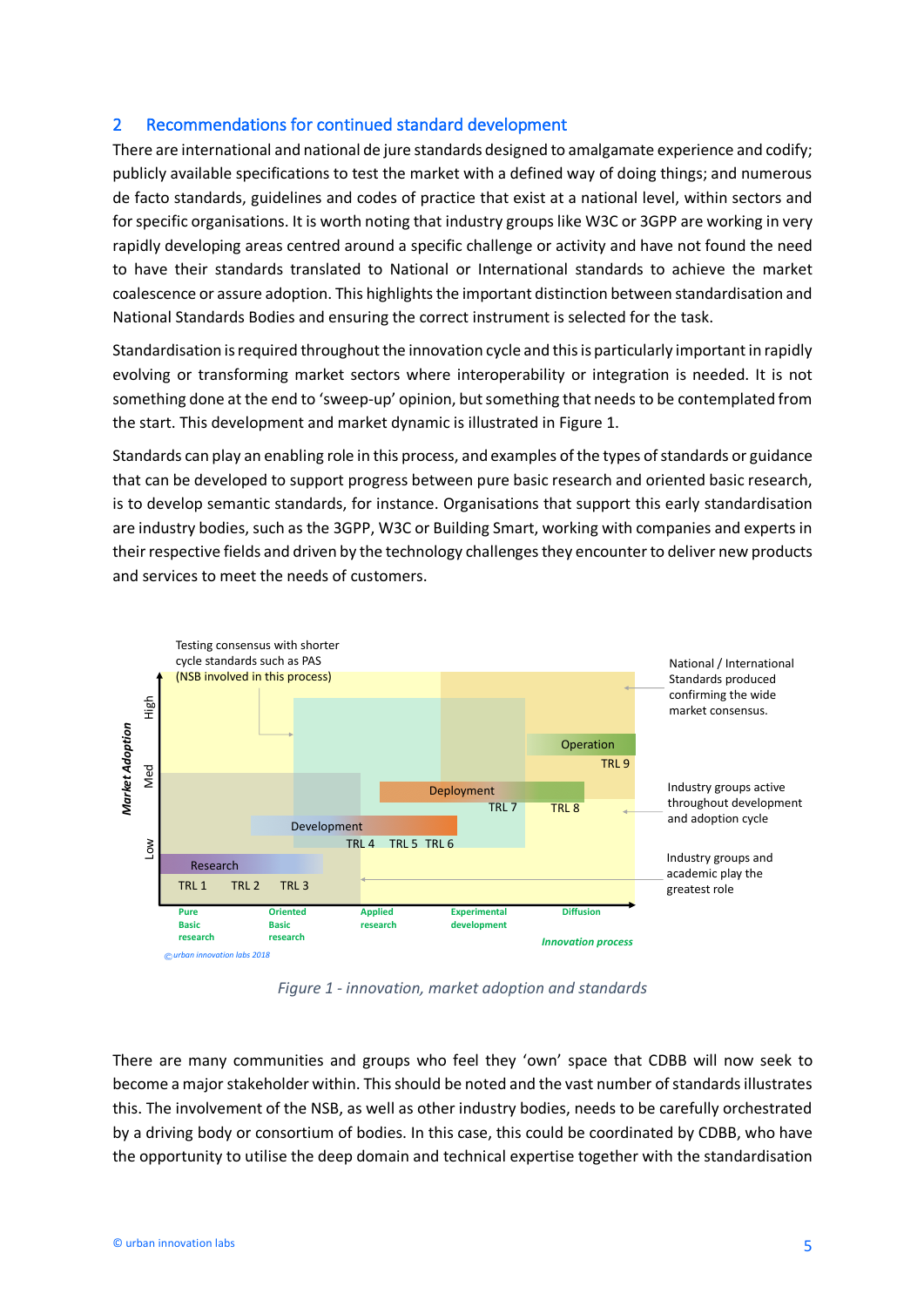expertise from the standardisation bodies. Relationships with these stakeholder communities needs to be established to ensure the interests of all parties can be fulfilled.

Recommendation 1: Identify scope of the mission requiring standardisation, the parties currently involved, and the parties that should be involved, and develop a roadmap for the standardisation.

Work package 4 brought to life how far the industry has come and we should take time to reflect on the successes. The research as part of this work package gave a flavour for the challenges that exist in market transformation, where new methods require new skills to be learned and do things they may not be familiar with or may be met with resistance for a variety of reasons. The need to support the industry in the adoption of new methods underpinned by standards that require some work to understand and apply, is paramount to build a capacity of capability.

Recommendation 2: Continue to support market adoption of current standards through training and masterclasses.

Giving the opportunity to provide context through using the new skills and learning from examples of others, can help to crystallise the training required. Demonstrators are important tools for innovation and illustration of capability. During innovation they enable testing of new methods, products and services in real world conditions. This gives a unique opportunity to learn in a safe environment and stress test new approaches away from the operational assets. They also provide an opportunity to market test approaches with the most prominent solutions and standards, using NBS tools such as PAS or de facto technical specifications develop by the market. At this stage there is sufficient consensus on the approach. An example of this is Hypercat: initially an industry R&D project, it developed a series of specifications for interoperability for IoT, within a number of different use cases, now recently turned into a PAS (PAS 212).

Recommendation 3: Identify a range of demonstrators to illustrate the capability of what can be done using existing approaches and how it has been achieved, particularly around areas where there is a national imperative. This should be done at the same time as identifying areas for improvement and trying new approaches or developments in a safe environment.

Recommendation 4: Include the development of the existing standards as part of the roadmap for CDBB, to ensure maximum value is extracted.

In the initial standard landscape conducted in WP2, both the broad Asset Lifecycle versus Data Lifecycle and the narrow sector specific landscapes revealed a low number of standards relevant to the asset and asset information in the operational phase where the service is provided. However, this is the phase of the lifecycle where CDBB has identified the biggest potential for value, both economic and societal.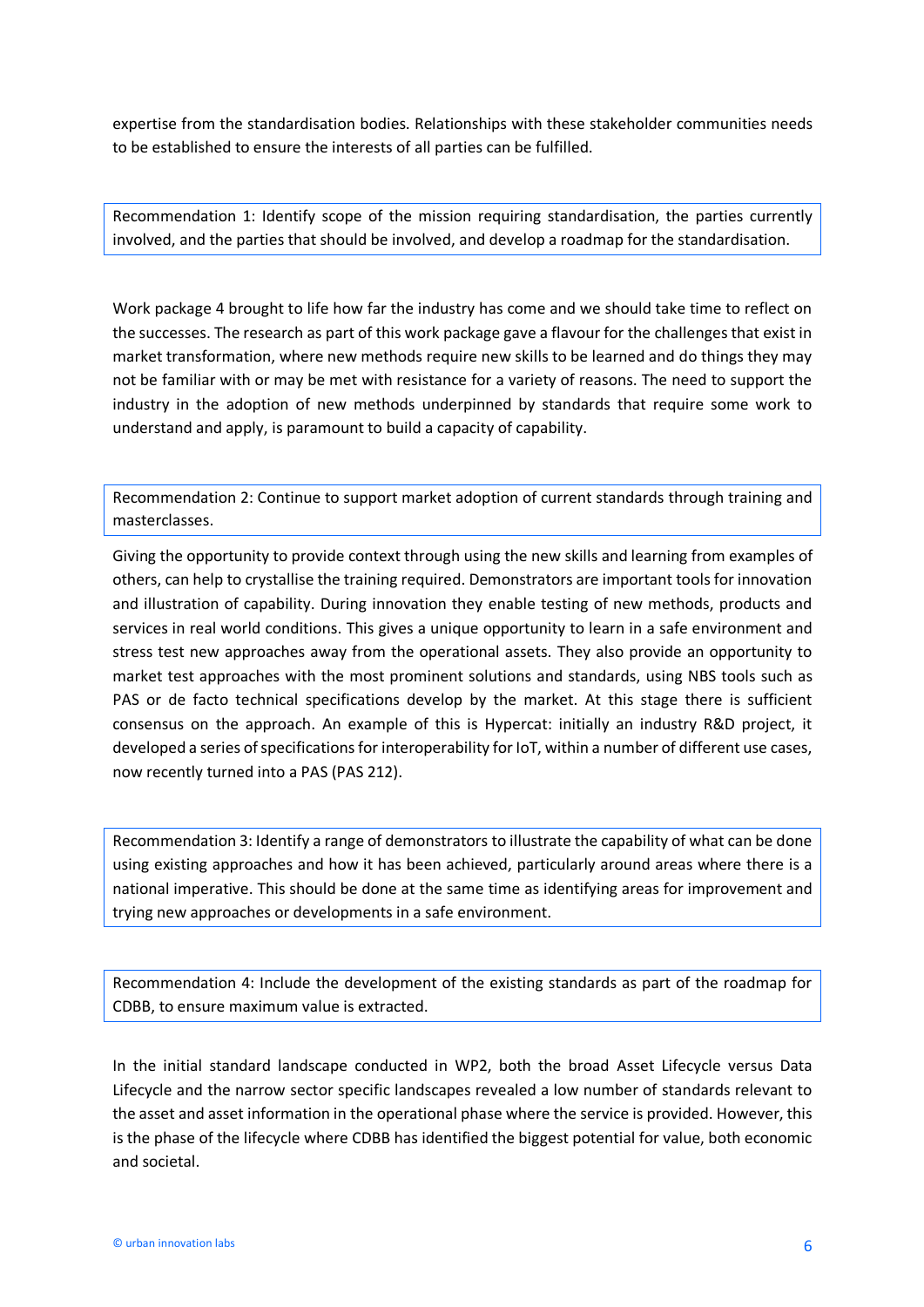This may be due to a number of reasons. Using the use cases from WP3 as an example: for industries such as Energy, Transport and Health, the majority of the standards relevant to the operation of the asset is contained within the operator's own specific standards and technical guidelines. As we have explored in WP1, an organisation can commission and develop their own standards to be applied specifically for the purpose of their operation. This is because many sectors have developed in siloed isolation from others and there has not been a need identified to share physical or logical asset.

Another reason for the lack of asset data related standards in operations is likely to be the challenges of linking the asset operation to the organisation's operations effectively. This is something we all inherently believe, but the business cases to demonstrate specific causality are limited.

The standard BS 1192 and ISO55001 seek to address this, through the implementation of Asset Management Plans, Organisational Information Requirements (OIR) and Asset Information Requirements (AIR), but there is not sufficient best practice for the assessment of the asset performance linked to organisations. This is particularly prevalent in industries where the asset is not the main vehicle for delivery. This is well illustrated in Healthcare where the assets are often just seen as a shell to host the operation needed to deliver healthcare, while the reality may be very different and is worthy of investigation. By way of example, this is different in the transport sector where the rail infrastructure is central to the delivery of train journeys.

Recommendation 5: Establish a roadmap for defining or surfacing existing standards in the service provision stage of the lifecycle.

### Recommendation 6: Develop business cases for the benefit of standardisation in service provision.

The research in WP3 supported our previous work that predominately existing de jure or de facto standards do not describe or provide a framework where a service can be defined or suggest an architectural framework for that service. Our work has suggested the terms capability (what it seeks to do), capacity (how much of it is available), state (the condition) and quality of service (is the performance of service to expected levels) would be the cornerstones for this definition.

The analysis in WP2 also identified the Analysis stage of the data lifecycle has almost no standards at all. This links strongly with the identified lack of guidance around the performance requirements for service delivery and, linked to this, the performance of the asset.

The near absence of architectural frameworks for services results in a major challenge for the majority to understand the components of a service provision, how they interrelate and the applicable standards.

CDBB must identify individual sector approaches to delivery of services and work with different industry groups to develop the necessary standards, which may or may not, be publicly available. This understanding will enable CDBB to work with the operations stakeholders to ensure new ways of data interoperability and feedback relating to the built environment is possible, focusing on measuring performance of the asset and its contribution to the performance of the service overall.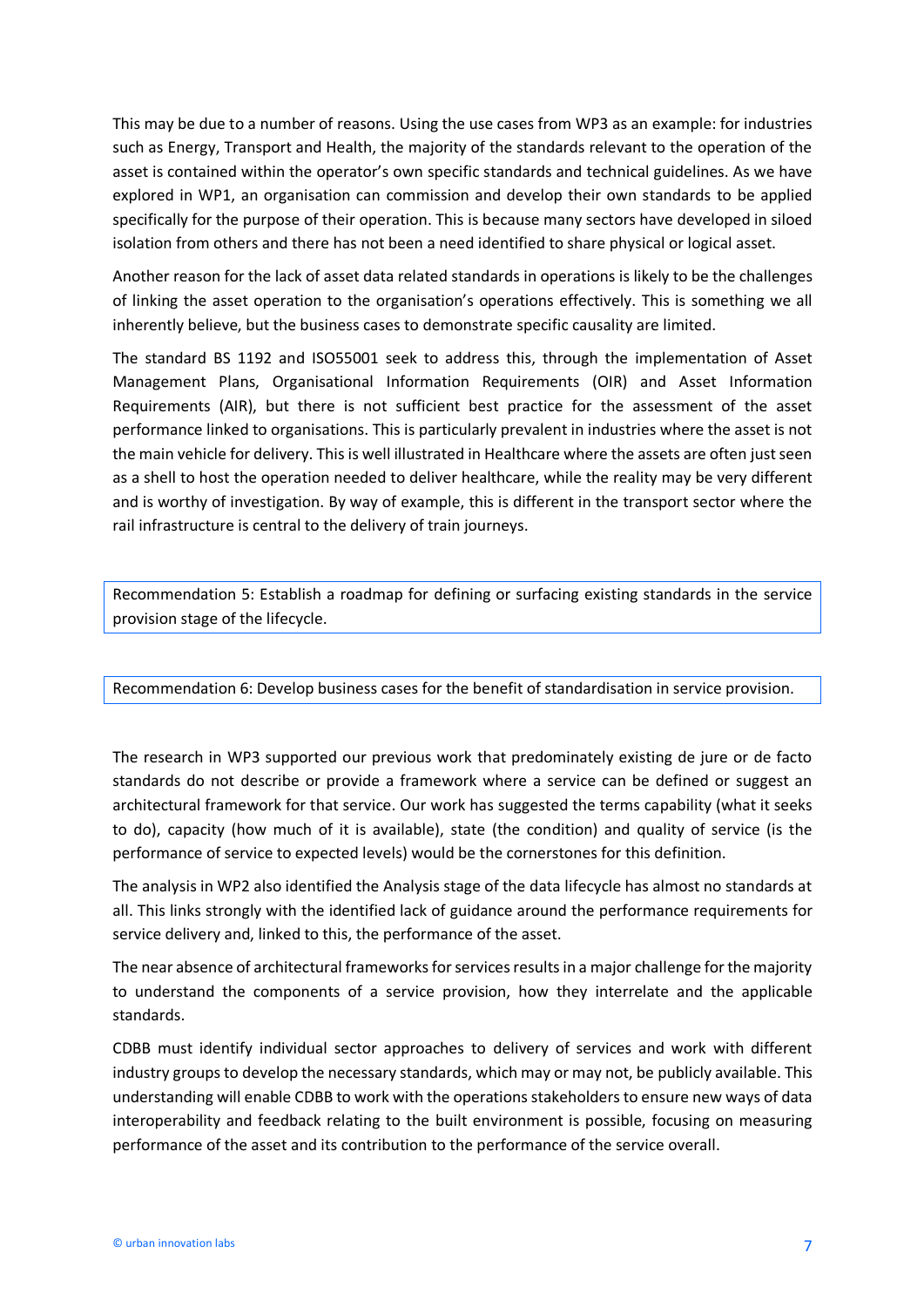Public services should be a priority to CDBB to support the goals of achieving societal outcomes through a better managed built environment and creating the link to the private world that delivers many of these services.

Recommendation 7: Further develop the Capability, Capacity, State and Quality of Service definition for service provision.

Recommendation 8: Develop a service architectural framework with a focus on public services, from which the standards appropriate for that service can be associated or developed.

Throughout the standards landscape review, only a few standards appeared in more than one stage of the lifecycle. This was the case for all the sectors reviewed: energy, transport and health. Moreover, there is little evidence the standards are signposted across the different communities involved in the lifecycle and the value or supply chain. This results in built asset information at the different stages of the lifecycle being addressed in siloes, duplicating effort and on occasion creating non-interoperable systems.

From our market research and engagement, it is observed the vendors have identified this as an opportunity to add value to clients to create point solutions for aspects of the lifecycle. This opportunist approach is creating new commercial services where the different silos are being brought together, but the solutions we have seen are neither interoperable or integrated at scale. This is because there is little standardisation that provides the broader lifecycle and value chain perspectives enabling more universal and penetrative services to be developed.

Recommendation 9: Develop a lifecycle and value chain architectural framework with a focus on public services, from which the standards appropriate for that service can be associated or developed.

The continued development of the meta standard approach has proven invaluable. It is providing a much-needed perspective to the standards pertinent for a particular actor.

Recommendation 10: Test the meta standards developed, and identify further meta standards to be analysed by market feedback.

The NSB has a number of tools offered to the market. These include access to standards required by individuals or organisations, which can be purchased or licensed individually. An online standards library tool, BSOL, provides access to standards and enables the user to create its own standards library based on the work they carry out. This BSOL tool and the Perinorm database used for the international searches, have provided a service to the market for some years based on the ability to understand the market well enough to either know which standards to use or which key words to search for. They do not provide the frameworks described earlier, nor do they contain clauses within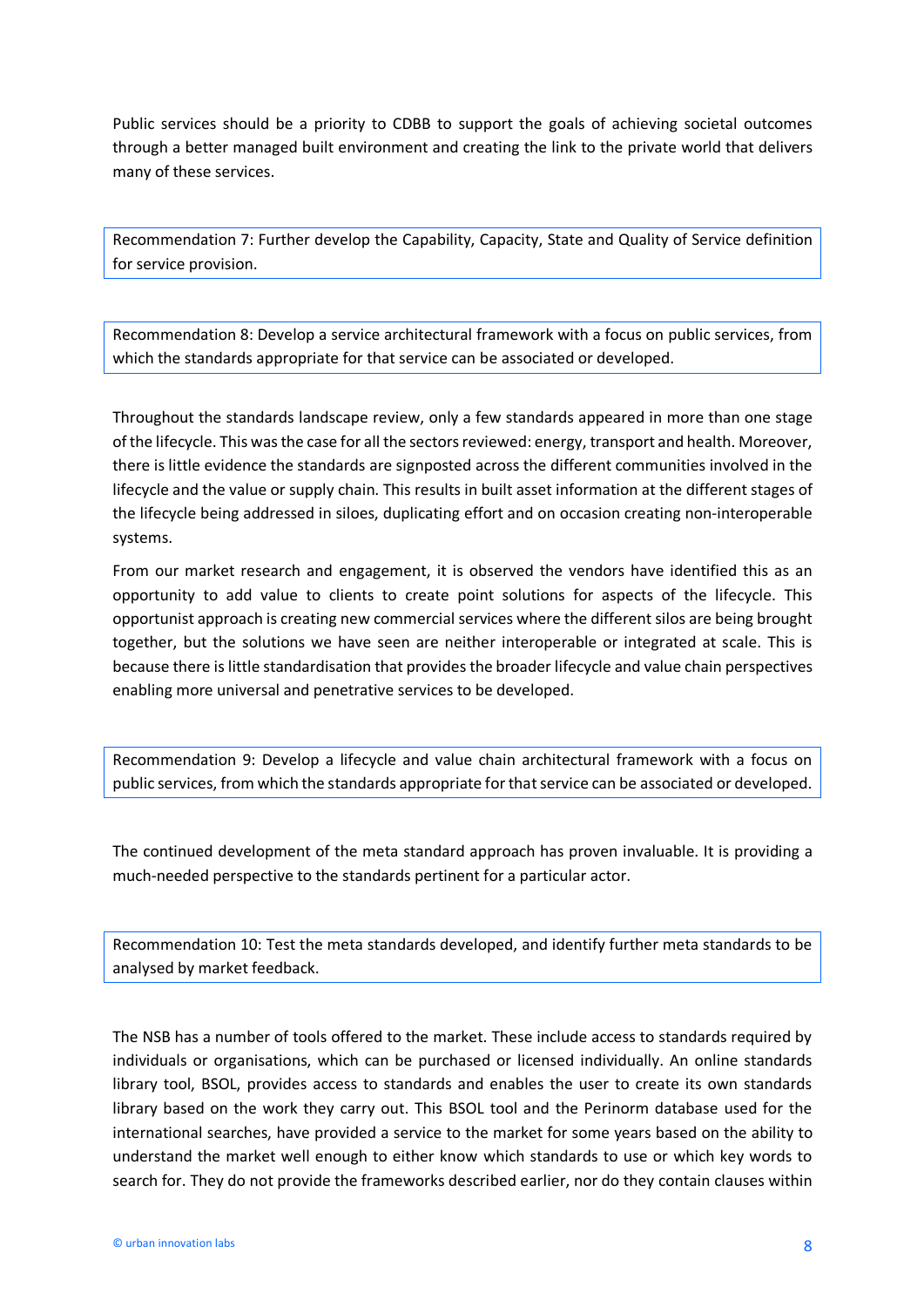a standard, nor are these semantically defined or are the different standards linked to a clause level allowing the user to navigate through a complex landscape of instructions needed. Acknowledging the large number of standards involved, it would be expected that methods such as artificial intelligence could be used to help understand and better define the complex relationships with the existing standards.

Recommendation 11: Develop a method of creating semantic standards that can be linked and searched at clausal level as part of smart standards.

The concept of smart standards has been suggested for a number of years, whereby compliance to standards can be established (semi-)autonomously. There are few examples of where this has been successfully deployed, such as including BSIs compliance navigator<sup>1</sup> which provides regulatory compliance verification piloted for healthcare products. This type of tool will help users navigate through the maze of standards and enable a method of on-going verification throughout a project to build confidence, and provide confirmation when all works or services are completed.

Recommendation 12: Develop methods and demonstrate viability for compliance checking of standards, guidance, codes of practice and regulation.

The final recommendations echos back to the original point of this work package. Not all standardisation is done by the national standards bodies and this is particularly prevalent in the service provision stage of the lifecycle. In order to have true sight of the applicable standardisation it will be necessary to establish a way of accessing these de facto industry standards, guidelines and codes of practice. If these de facto standards are to be used as part of the future standards landscape, surety of their quality, review process and verification must be established.

Recommendation 13: Establish a method of including verified de facto standards into the landscape of actionable and smart standards for CDBB.

Recommendation 14: Establish a capability within CDBB or its community for the detailed understanding of how standardisation can be developed and used to drive market change.

 $\overline{1}$ https://compliancenavigator.bsigroup.com/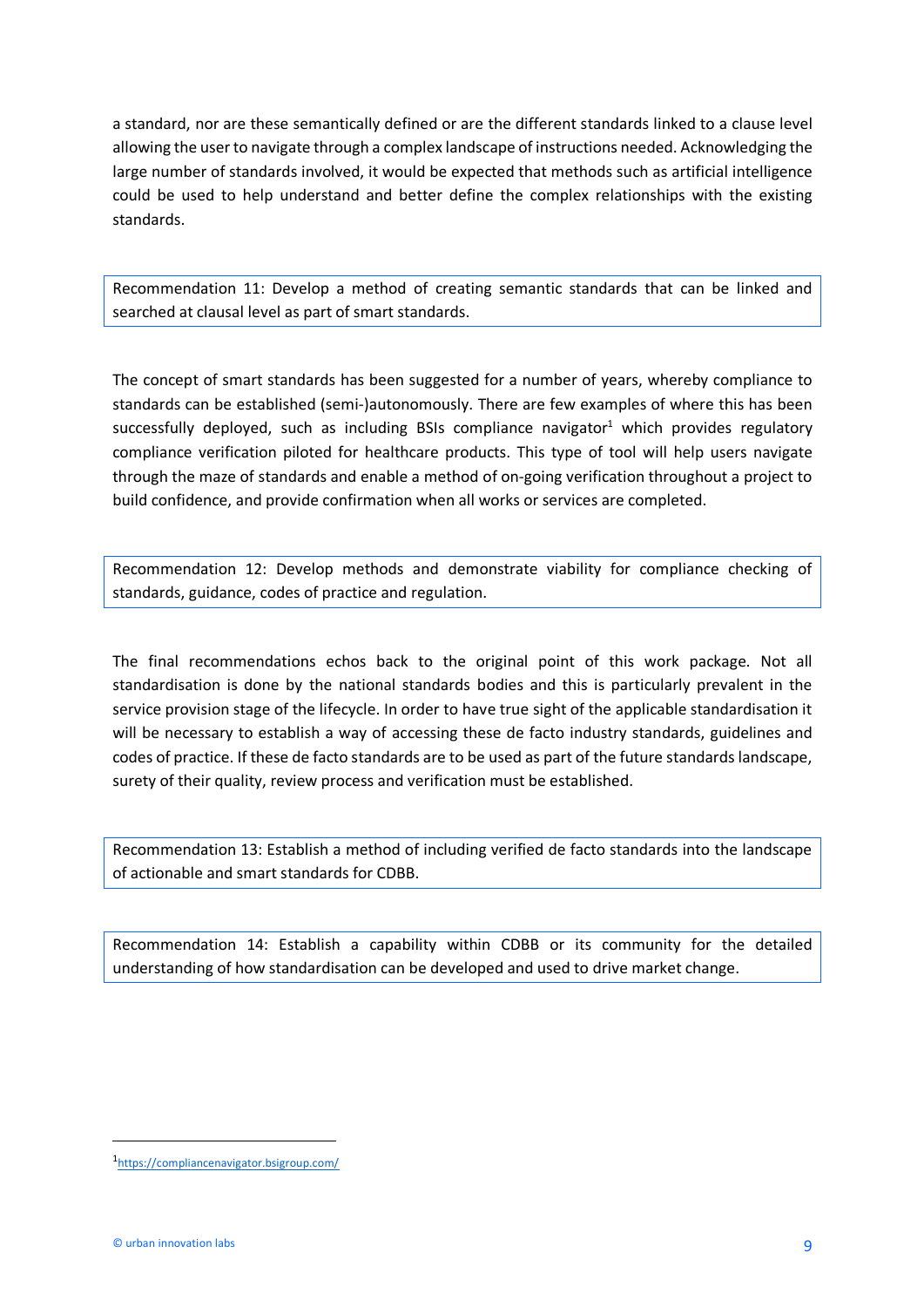## 3 Conclusions

This work package has shown there are a series of fundamental decisions and actions required by CDBB in order to leverage the benefit of standardisation. While detailed observations have been made of the different standards considered as part of this activity and included in the relevant sections, it is the establishment of a framework and roadmap for the integration of standardisation that will make the difference, wherever it may originate.